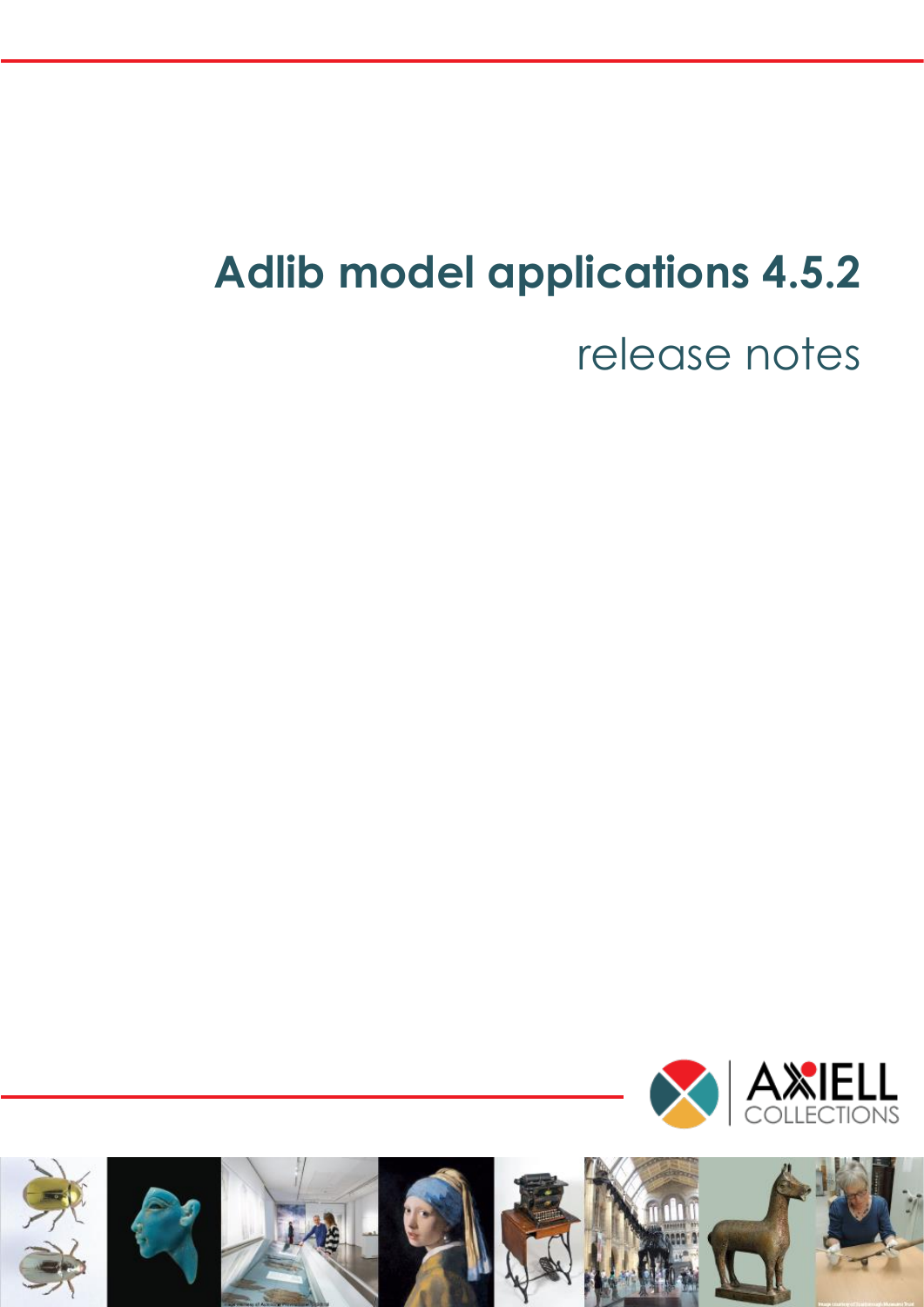### Axiell ALM Netherlands BV

Copyright © 2018 Axiell ALM Netherlands BV® All rights reserved. Adlib® is a product of Axiell ALM Netherlands BV®

The information in this document is subject to change without notice and should not be construed as a commitment by Axiell ALM Netherlands BV. Axiell assumes no responsibility for any errors that may appear in this document. The software described in this document is furnished under a licence and may be used or copied only in accordance with the terms of such a licence. While making every effort to ensure the accuracy of this document, products are continually being improved.

As a result of continuous improvements, later versions of the products may vary from those described here. Under no circumstances may this document be regarded as a part of any contractual obligation to supply software, or as a definitive product description.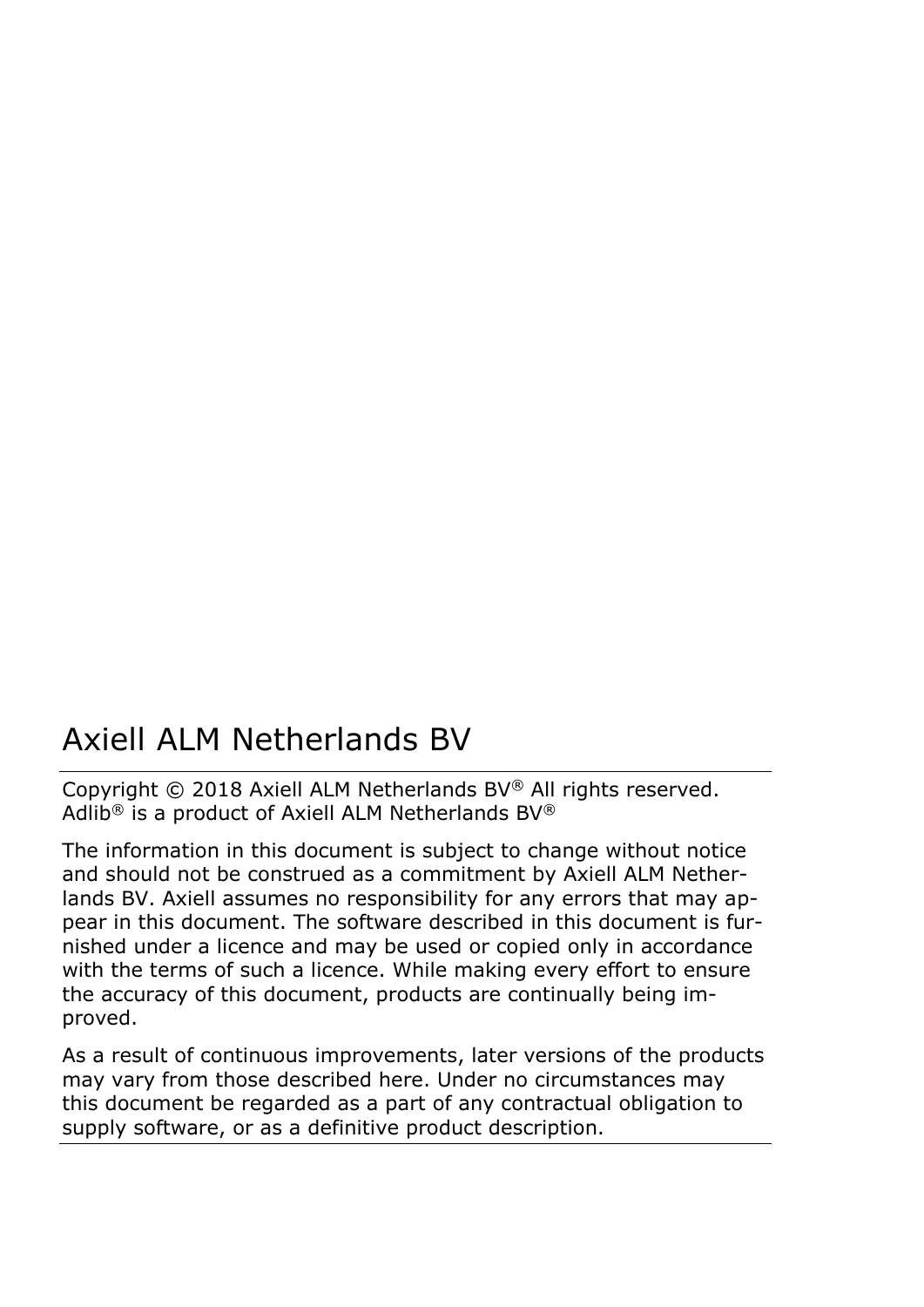#### **CONTENTS**

| 1 Introduction                                   | 1  |
|--------------------------------------------------|----|
| 2 Improvements                                   | 3  |
| 2.1 Integrity check compliance                   | 3  |
| 2.2 A customizable Change locations procedure    | 3  |
| 2.3 A customizable Move records procedure        | 4  |
| 2.4 Geographical maps functionality              | 5  |
| 2.5 Reformatted print templates and adapls       |    |
| 2.6 Simple search options                        | 8  |
| 2.7 Bulk creating records                        | 9  |
| 2.8 Bulk linking records                         | 10 |
| 2.9 A location context column in the link window | 11 |
| 2.10 Original linked file names                  | 11 |
| 2.11 Pseudonyms                                  | 12 |
| 2.12 The Related records view                    | 14 |
| 2.13 Inherited fields in Archive data sources    | 15 |
| 2.14 EAD export format changes                   | 16 |
| 2.15 Broken reverse location/collect link        | 17 |
|                                                  |    |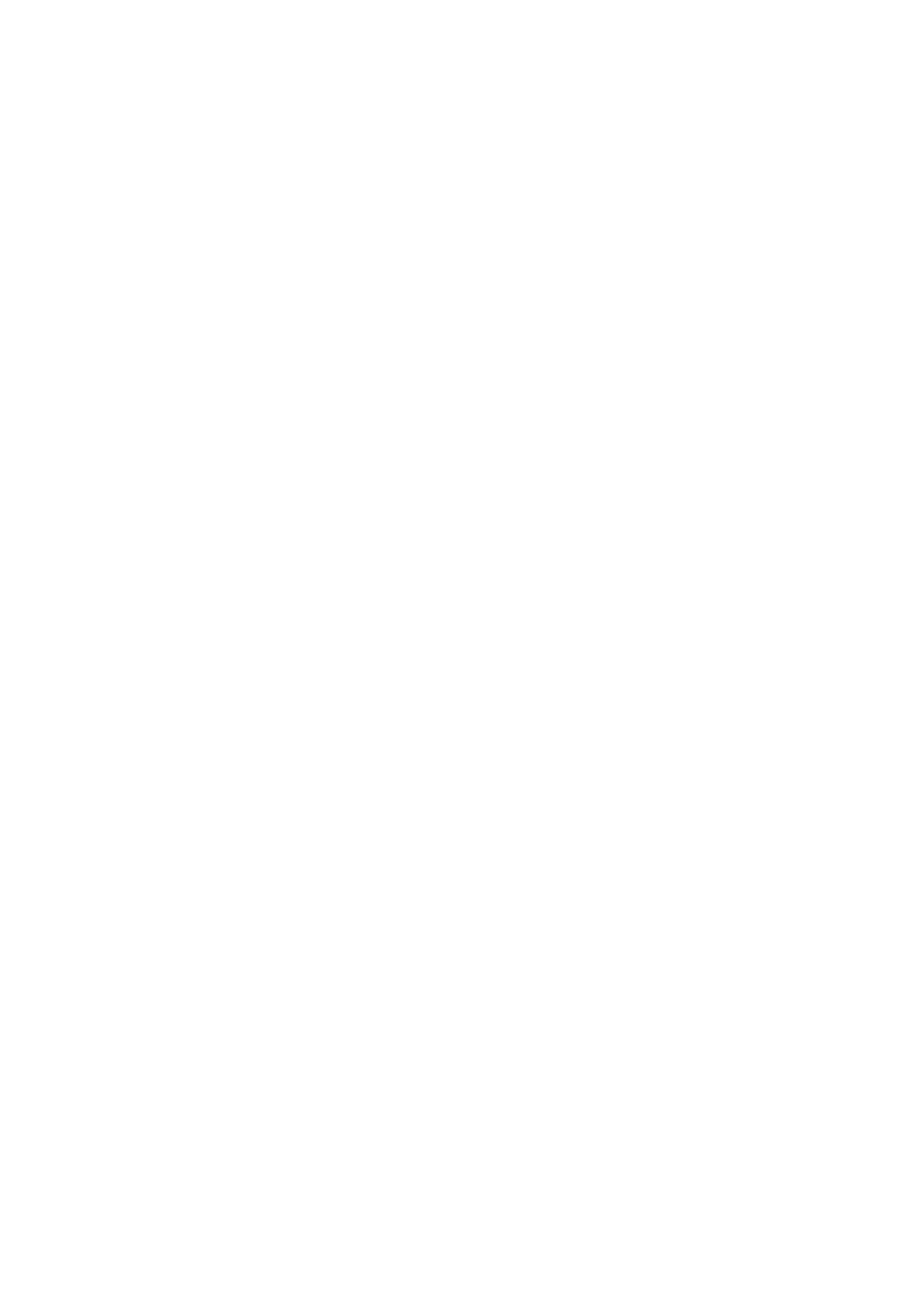## **1 Introduction**

Version 4.5.2 of the Adlib model applications is the first to be fully Axiell Collections-ready as well as completely Adlib for Windows compatible. These applications can be run in either or both environments equally well. However, with Axiell Collections offering more and more core software functionality that is not available in Adlib for Windows, most application development efforts for version 4.5.2 have been put into applying this extra functionality in the model applications in the best possible way.

Note that even though a lot of application changes in 4.5.2 only have effect in Axiell Collections, you need Adlib executables version 7.5 or higher to run model applications 4.5.2 in Adlib for Windows. Of Axiell Collections you should always use the latest version available.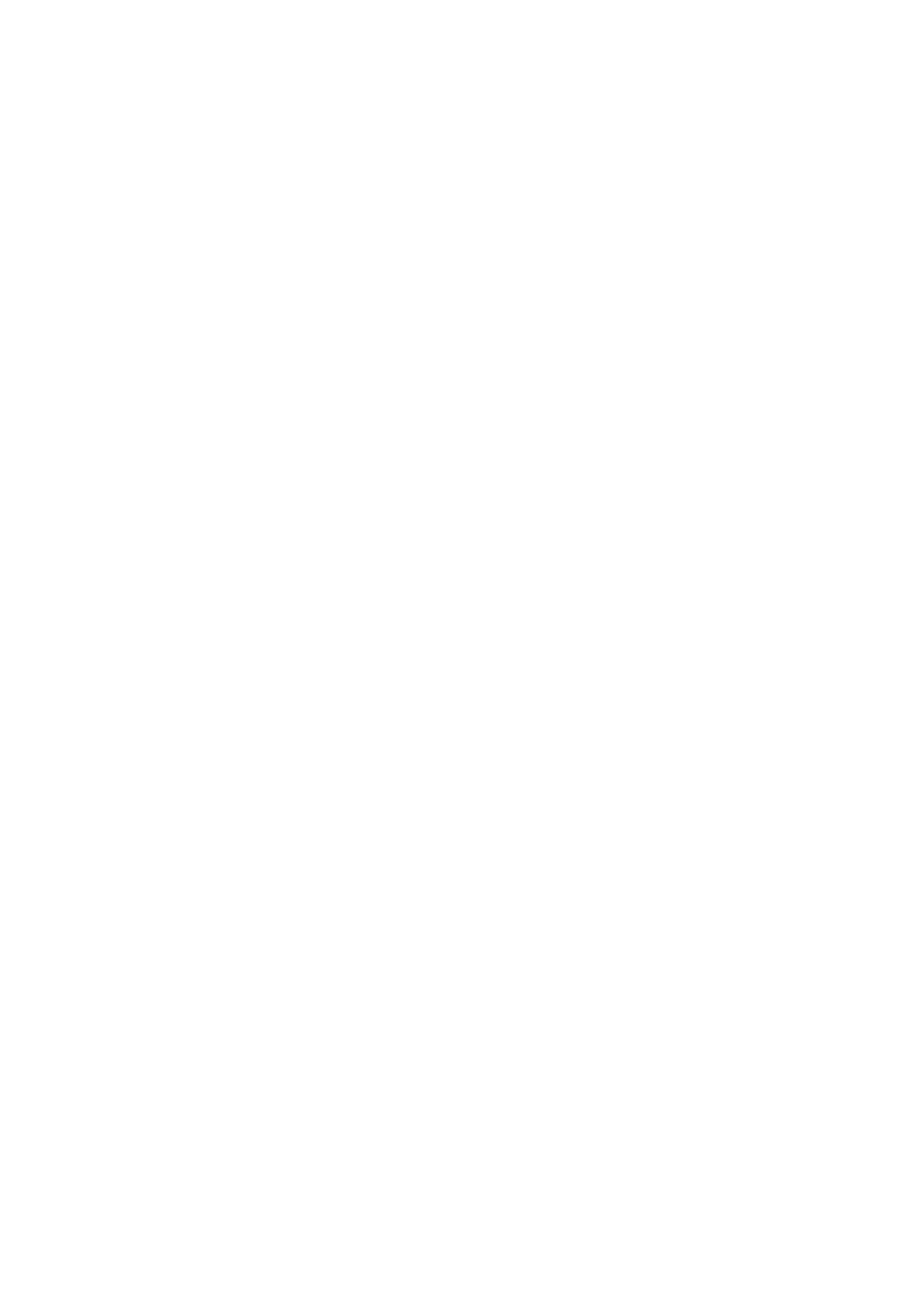## **2 Improvements**

#### **2.1 Integrity check compliance**

Version 4.5.2 of the model applications is the first to pass the stringent application and database structure requirements of Axiell Collections, ensuring more consistently structured, and therefore safer and less error-prone, applications.

#### **2.2 A customizable** *Change locations* **procedure**

Contrary to the hard-coded *Change locations* procedure in Adlib for Windows, Axiell Collections uses a customizable setup in the form of a task. The C*[hange locations](http://documentation.axiell.com/alm/collections/en/index.html?ac_dialogchangelocations.html)* task as it is set up for the four sub data sources of the *Objects* catalogue in model 4.5.2 specifically for Axiell Collections, consists of the *changelocationtask.fmt* screen file and *changelocation.ada/.bin* adapl files which by default offer exactly the same functionality as the hard-coded *Change locations* procedure in Adlib for Windows (still) does, namely to allow the user to change the current location of objects registered in one or more marked records in the result set all at once and update the location history of those object records at the same time. However, this screen and adapl can in principle be adjusted to your liking, for instance if you'd like to be able to process future movements as well: a nice option to have.

| <b>Change locations</b> |        |   |      |         | $\times$  |
|-------------------------|--------|---|------|---------|-----------|
| -New location-          |        |   |      |         | <b>OK</b> |
| To normal location      | $\Box$ |   |      |         | CANCEL    |
| Location                |        |   |      | 挂       |           |
| Date                    |        | 門 | Time | $\odot$ |           |
| Executor                |        |   |      |         |           |
| Suitability             |        |   |      |         |           |
| Authoriser              |        |   |      | 挂       |           |
| Notes                   |        |   |      |         |           |
| -Movement-              |        |   |      |         |           |
| Method                  |        |   |      | 挂       |           |
| Reference no.           |        |   |      |         |           |
| Contact                 |        |   |      | 挂       |           |
| Notes                   |        |   |      |         |           |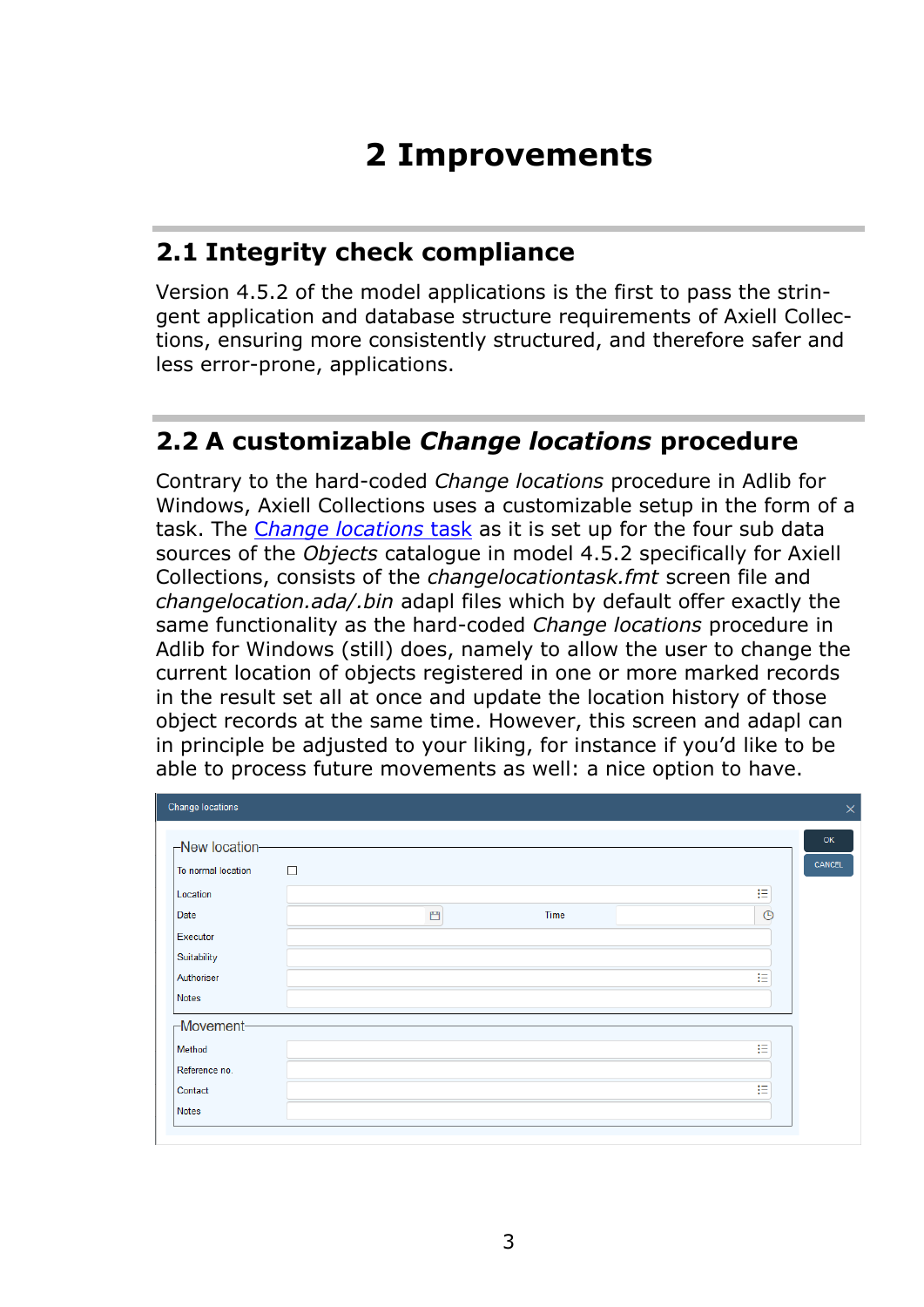#### **2.3 A customizable** *Move records* **procedure**

As Axiell Collections doesn't have a hard-coded *Derive* procedure like Adlib for Windows does, Collections uses a customizable setup in the form of a task which actually does the opposite and moves or copies marked records from the current data source to another data source. The task as it is set up for all sub data sources, except for the *Archives (catalogue)*, of the *Objects* catalogue in model 4.5.2 specifically for Axiell Collections, consists of the *confirmmovingofrecords.fmt* screen file (which is just a confirmation message and has no fields) and *moverecordstootherdataset.ada/.bin* adapl files. For the *Internal object catalogue*, the task is called *Move the marked records to the External object catalogue*, for the *External object catalogue* the task is called *Move the marked records to the Internal object catalogue*, while for *Archives (accessions)* the task is called *Copy the marked records to the Archives (catalogue)*.

| Move the marked records to the External object catalogue                      |    |
|-------------------------------------------------------------------------------|----|
|                                                                               | OK |
| Move the marked records from the current data source to the other data source |    |

So the one adapl implements different functionality for the three data sources: when a record is moved, the original will be deleted, while the copying of an accession record leaves the original intact. A resulting copy in *Archives (catalogue)* will not be an exact copy though:

- The accession number will be saved in the related accession field of the created catalogue record.
- The reference code of the created catalogue record will be saved empty, so the user must fill in this field manually afterwards.
- Management details of the accession won't be copied, just like the accession date, transfer method, purchase price, purchase price currency, transfer reason, transfer source type, transfer source, parent level accession, parent level accession notes, accrual, accrual notes, cataloguing priority, accession status, geographical importance, likely demand, accession category, total processing time, process job, target date, completion date and duration.

This screen and adapl can in principle be adjusted to your liking, for instance if you'd like to copy a record instead of moving it or if you would like to change which fields are copied and which are not.

Note that in Axiell Collections, tasks can be opened from the result set context toolbar:

÷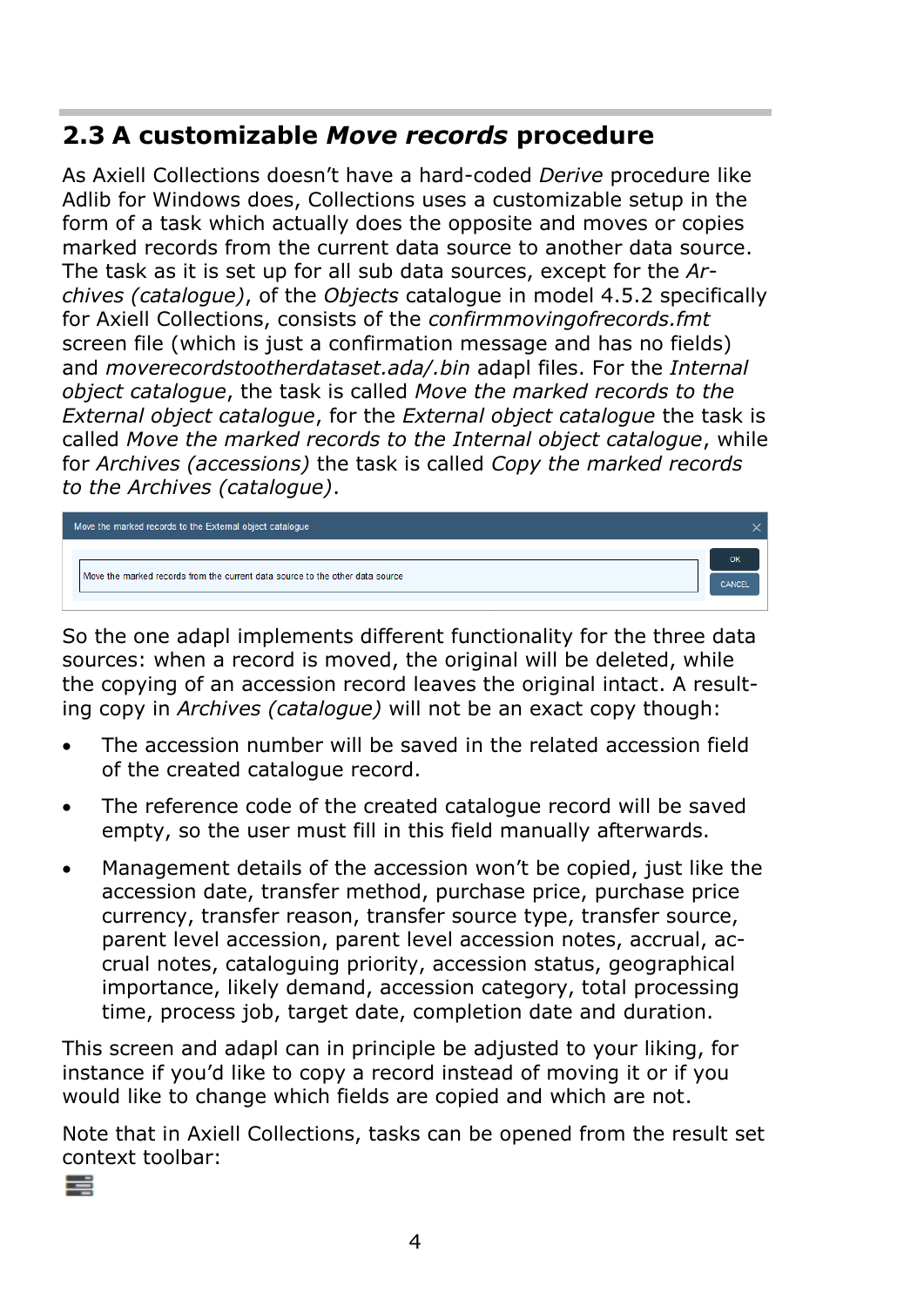### **2.4 Geographical maps functionality**

For enabled fields, Axiell Collections offers geographical map functionality in the form of a *[Geographical map](http://documentation.axiell.com/alm/collections/en/index.html?ac_viewsthegeographicalmap.html)* view (next to the *Record details* view, the *Result set* and the *Media viewer* and so on).



The view is meant to display locations (as registered in these fields in your records) on a world map for a quick visual overview, the geographical distribution of production places of a certain record selection for example.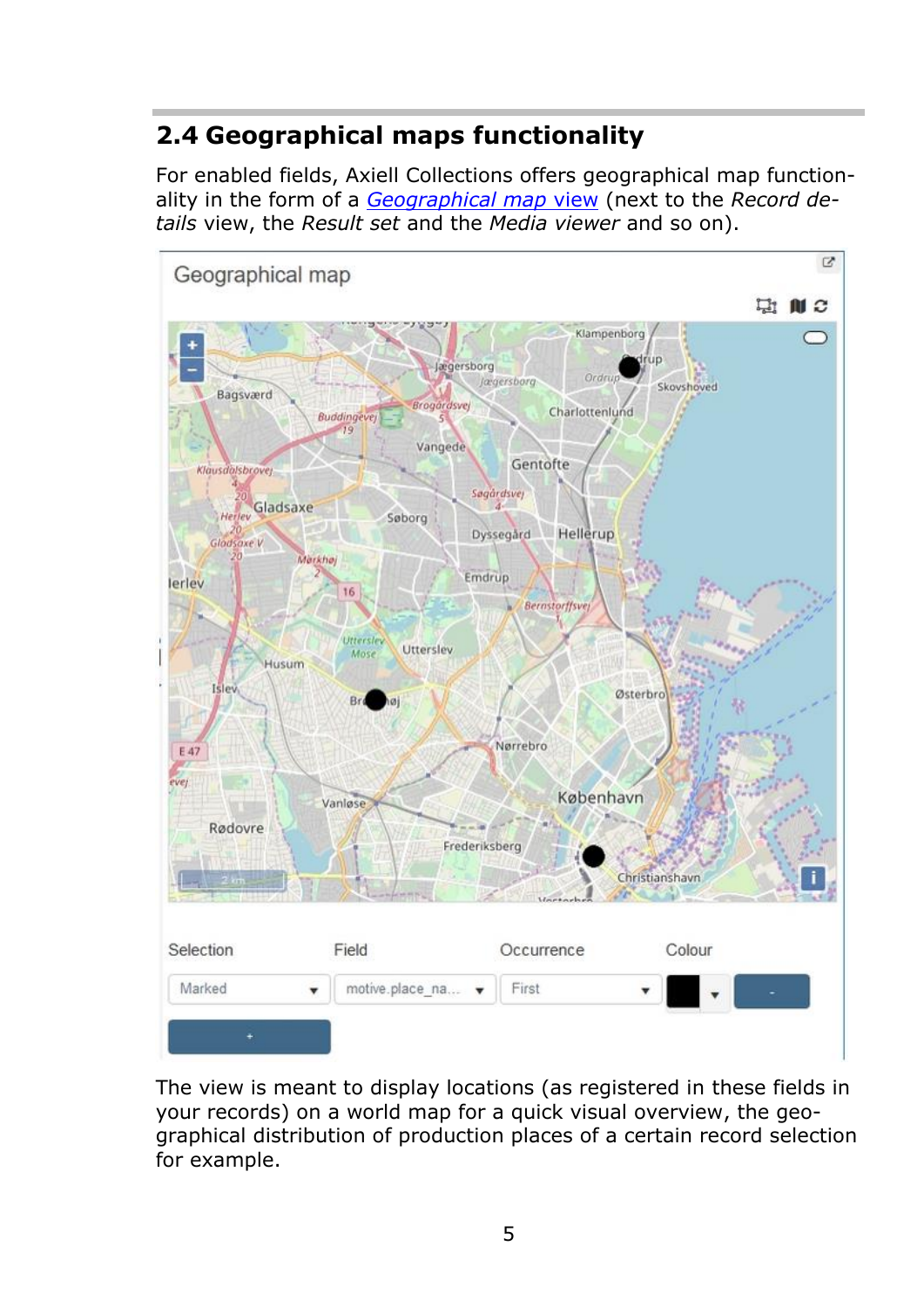Also, the *[Find data for the field](http://documentation.axiell.com/alm/collections/en/index.html?ac_dialogfinddataforthefield.html)* dialog for linked geographical place fields will display an extra *Geographical map* tab which allows you to enter data into the field by selecting a place on the map.



In model applications 4.5.2, this functionality has been set up for the following fields only:

| <b>Database</b> | <b>Field name</b>    | <b>Field tag</b> |
|-----------------|----------------------|------------------|
| Collect         | production.place     | VP               |
|                 | acquisition.place    | <b>PX</b>        |
|                 | field_coll.place     | NF               |
|                 | owner_hist.place     | P <sub>9</sub>   |
| Document        | place_of_publication | pl               |
|                 | geographical_keyword | GT               |
| People          | birth.place          | n3               |
|                 | death.place          | n5               |
|                 | address.place        | BL               |
| Exhibition      | organiser.place      | tL               |
|                 | venue.place          | TP               |
| Research        | researcher.place     | tL               |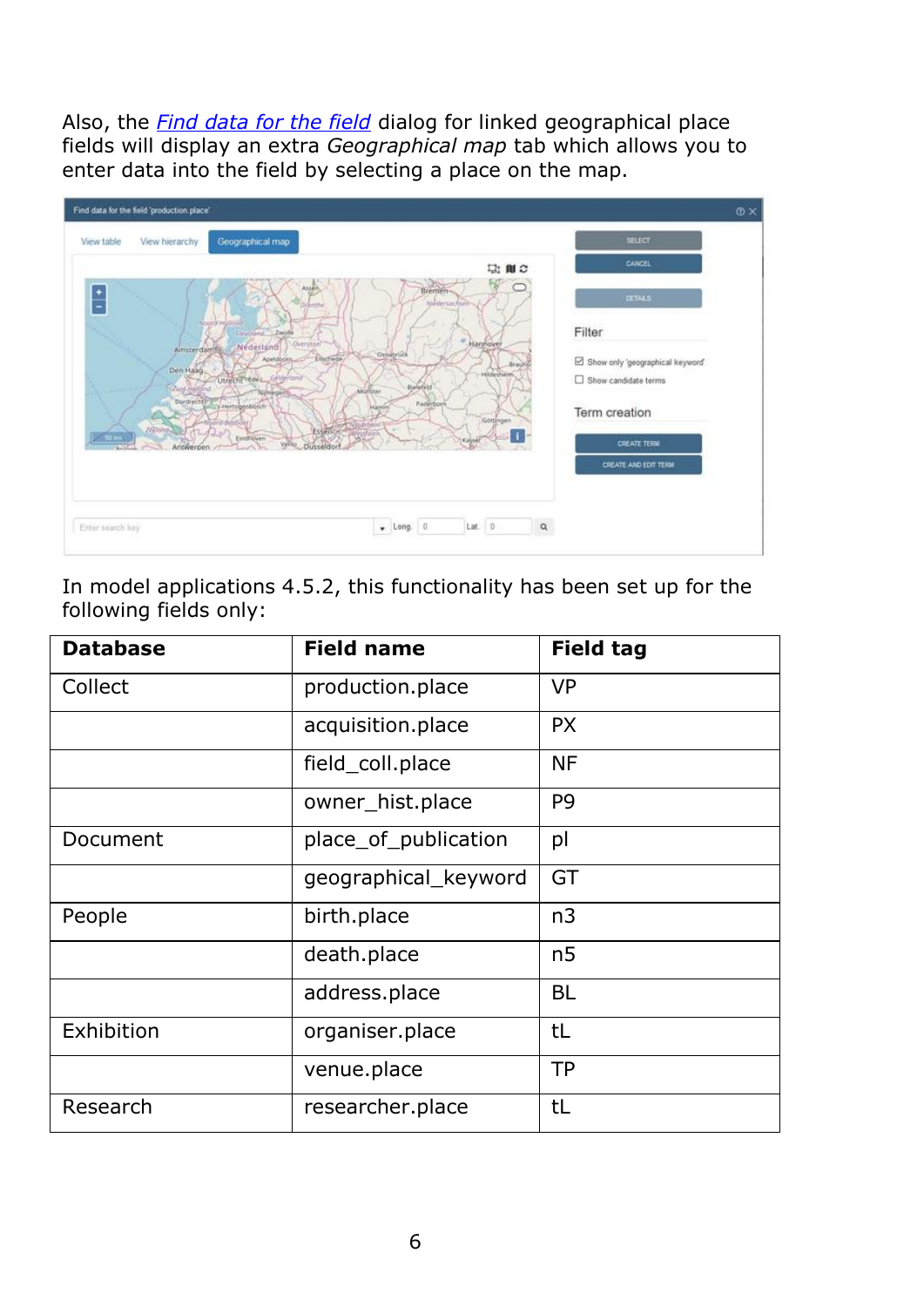#### **2.5 Reformatted print templates and adapls**

Printing from Axiell Collections is different from Adlib for Windows. The bad news is that Collections does not support output adapls using print and output statements to print stuff, nor does it support Word template output formats with the .*dot* and .*dotx* extension. The good news is that is Collections does support Word templates with the .*docx* extension, it supports output adapls using the wordcreatedocument function (to print from a .*docx* template), it supports output formats which have been specified as a combination of an adapl and a .*docx* template, and it also supports XSLT stylesheets as output formats. By the way, the new .*docx* format is also supported by Adlib for Windows 7.5 or higher.

For model applications 4.5.2, all museum .*dot* templates have been converted to the .*docx* format, allowing you to print to these templates from within Axiell Collections as well as from Adlib for Windows. These are the three *Brief object print (x objects per page)* and *Object ID* template output formats for object data sources, the two *Extended location record listing* template output formats for the *Location and containers* data source and all templates (strictly speaking not output formats) which are being used in the loans data sources to generate letters. Output formats which are compatible with Adlib for Windows only, will still be available in there and simply won't show up in Axiell Collections.

Some plain text print adapls have been recreated, either as .*docx* template or as a combination of a rewritten adapl plus .*docx* output format, to be compatible with both Axiell Collections and Adlib for Windows. These are the *Inventory list* output format for object data sources and the *ISBD listing*, *Short list (title and copies)*, *Extended format*, *ISBD listing, incl. analytical cataloguing* and *Accession list* for most library data sources.

#### **Letter generation in Transport and Loans**

In the *Transport/Despatch* and *Incoming loans* and *Outgoing loans* data sources, there are a number of *Template* checkboxes which, once clicked, generate a Word document, a request or freight letter for example, in the selected language, after which the path to the created document is automatically being registered in the *Digital document* field.

| $\Gamma$ Request confirmation- |             |  |
|--------------------------------|-------------|--|
| Template                       | English     |  |
| Date                           | 門 Dig. doc. |  |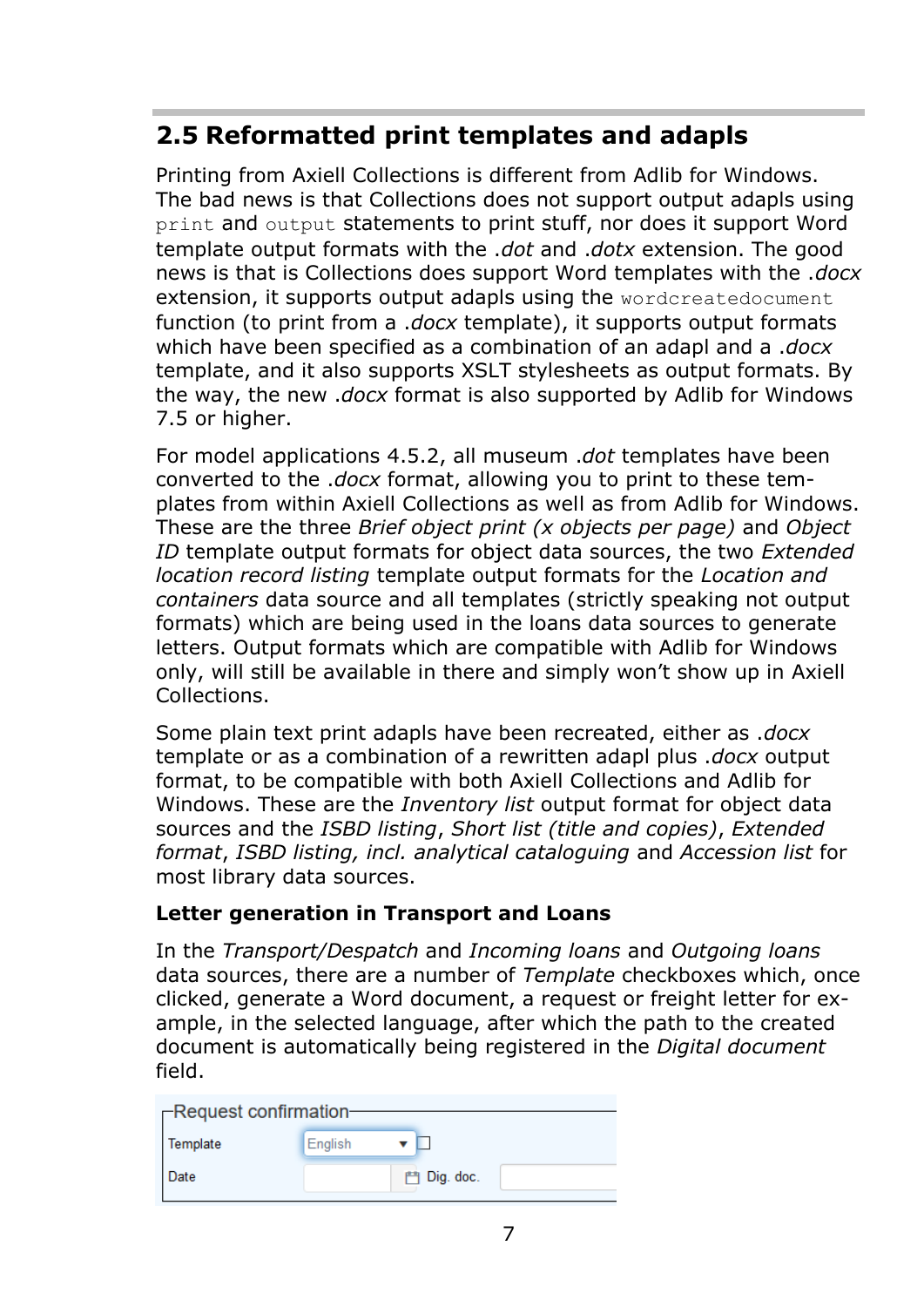This is handled by two after-field adapls: *loanproc.ada/bin* and *tranproc.ada/bin*. This is not new functionality, but the adapls had to be reprogrammed somewhat to deal with the fact that in Axiell Collections an adapl can't display a confirmation message on screen. This has the following result: for the relevant checkboxes, *loanproc.ada/bin* can present the following questions to users in Adlib for Windows, while in Collections they are skipped and assumed confirmed:

- *Do you want to add the objects (excl. refused/withdrawn) to the exhibition record?*
- *Do you want to create a Despatch record for these objects (excl. refused/withdrawn)?*
- *Do you want to create an entry record for these objects (excl. refused/withdrawn)?*
- *This Word document has been ceated before. Do you still want to create a new document?*

To deal with the automatic confirmation of the fourth question in an intelligent way, the adapl has been changed to prevent earlier created Word documents from being overwritten by default. The sub routine does overwrite the contents of the field but the document it creates will get a unique name so that the old document won't be overwritten.

For the relevant checkbox, *tranproc.ada* can present the following question to users in Adlib for Windows, while in Collections it is skipped and assumed confirmed:

• *Do you want to update the current location for the linked objects with the location you have entered here? Note: If you have not entered a date and/or time here, the current date/time will be used.*

#### **2.6 Simple search options**



In the result set context toolbar in Axiell Collections, you have the option to quickly execute a new search in the current data source, by selecting a field from the *Search* drop-down list of all indexed fields in this database, after which you simply enter your partial (truncation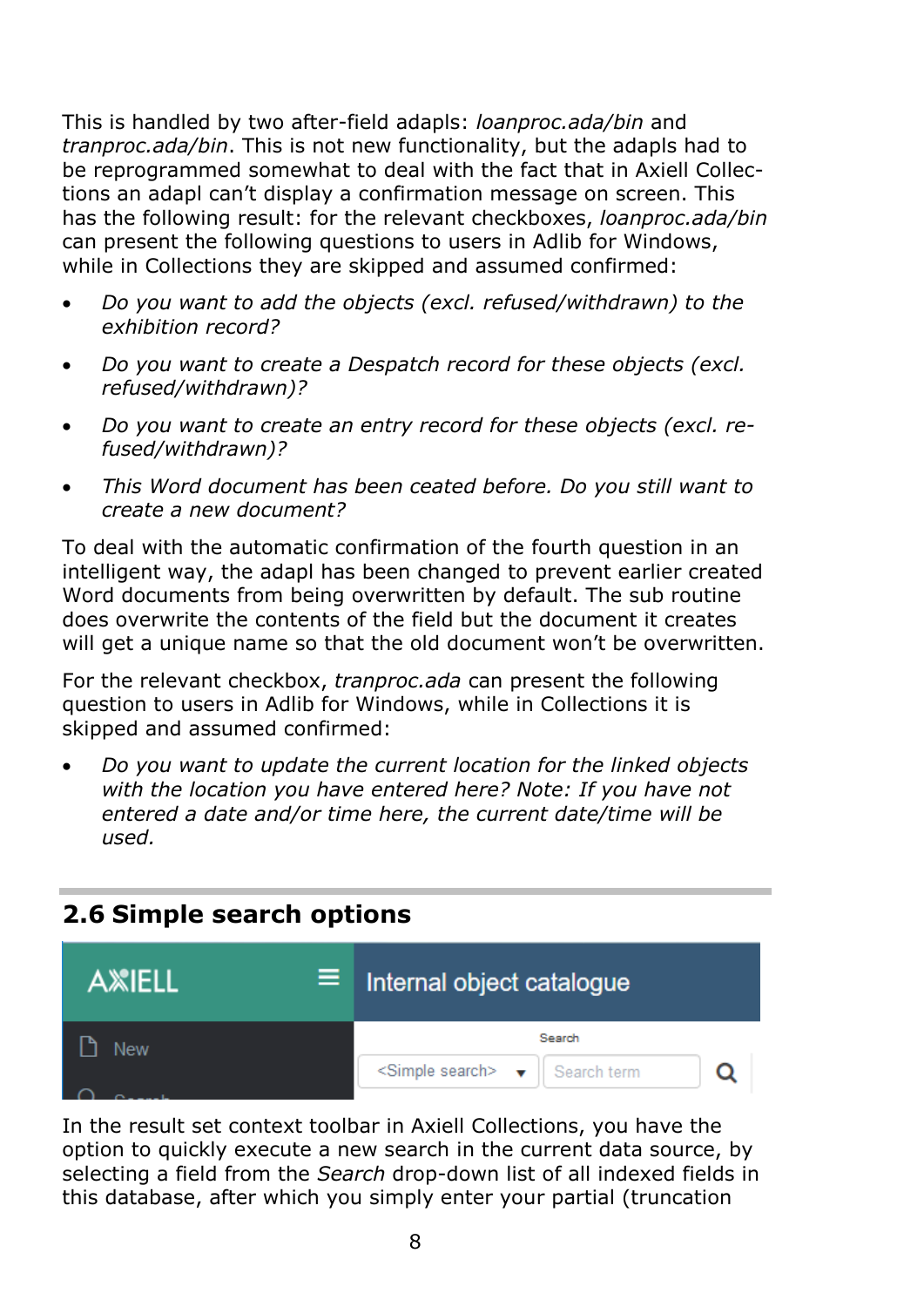with \* required) or whole search key in the *Search term* box and click the magnifying glass.

At the top of the list of indexed fields, all data sources in 4.5.2 have a special simple search option, appropriately called *<Simple search>*, which searches multiple commonly used fields that have an index, at once: use *<Simple search>* if you're not sure how to find what you're looking for.

If you're curious to find out which fields will be searched in the currently opened data source, then hover the mouse cursor over *<Simple search>* and a tooltip listing all searched field tags will appear. Via Adlib Designer you could then look up the field names associated with these tags, in the relevant database structure (.*inf*) file.



#### **2.7 Bulk creating records**

For Axiell Collections only, the *Internal* and *External object catalogue* and the *Archives (catalogue)* data sources in model 4.5.2 offer an option to quickly [create a batch of records all at once.](http://documentation.axiell.com/alm/collections/en/index.html?ac_dialogbulkcreate.html) (In other data sources, clicking the *Bulk create* icon will allow the user to create just a single new record.)



For object records, an *Identification | Production* and *Physical characteristics* screen (*objbulk.fmt* and *fysic\_bulk.fmt*) with the most commonly used fields are available, while for archive catalogue records only a single screen (*arch\_id\_bulk.fmt*) with often used fields has been implemented. In the left upper corner of the *Bulk create* dialog there's a *Count* box, in which the user must specify the number of records to create. The created records will have identical data, except for uniquely indexed fields which data will automatically be made unique with a sequential number. After the records have been created, the user can of course edit them one by one to add other data unique to each record.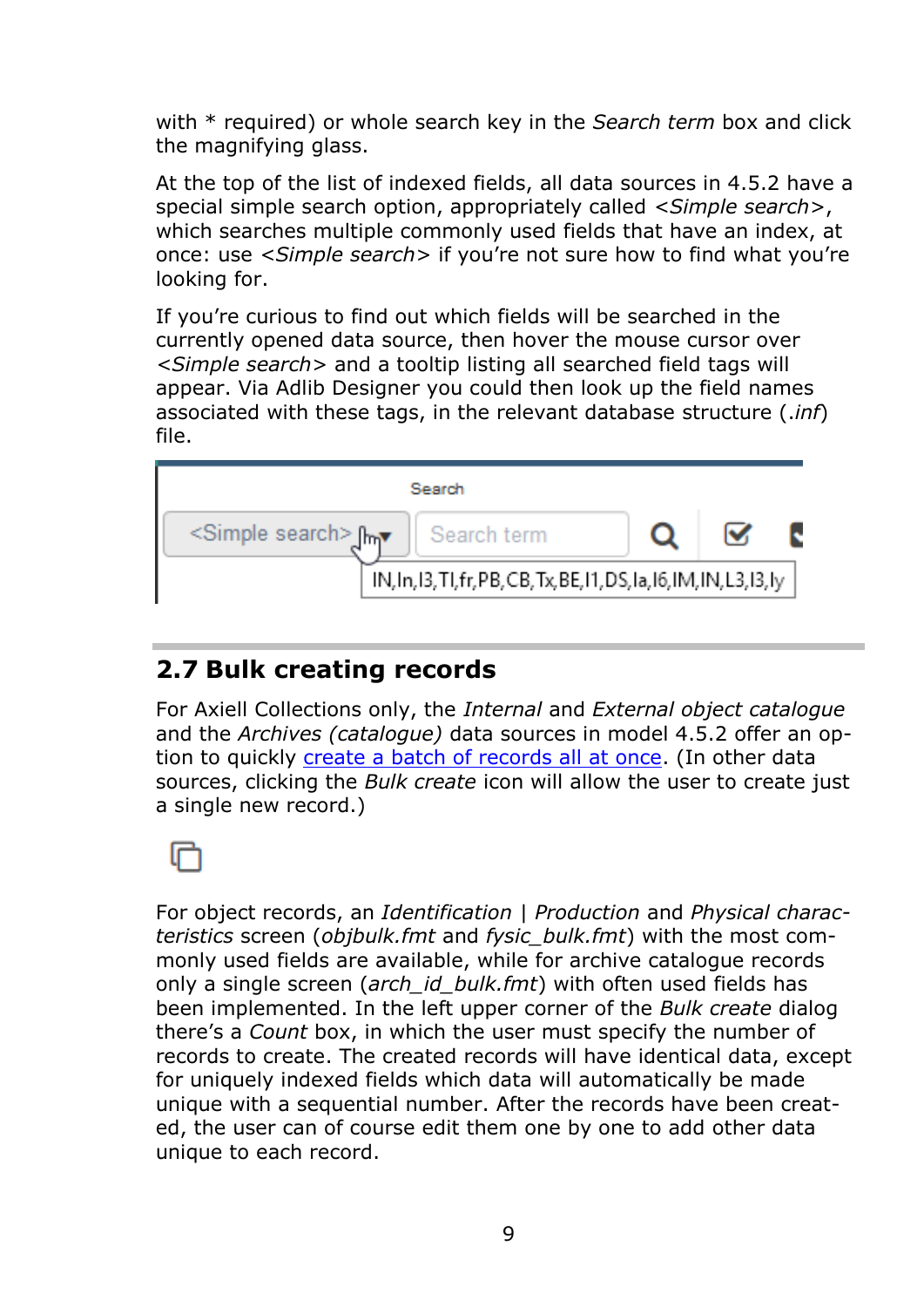|        | Bulk create records                           |                  | $\square$ $\times$ |
|--------|-----------------------------------------------|------------------|--------------------|
| Count: | ÷<br>1<br>Identification   Production         | $\blacktriangle$ | OK<br>CANCEL       |
|        | -Identification-<br>Institution name          | 挂                |                    |
|        | Object number<br>Part<br>Distinguishing featu | Tot. number      |                    |
|        | Object name-                                  |                  |                    |
|        | Object category<br>Object name                | ₽<br>拦           |                    |
|        | Other name<br>Name type                       |                  |                    |
|        | $\Gamma$ Title and description-               |                  |                    |
|        | Title                                         |                  | v                  |

#### **2.8 Bulk linking records**

In Axiell Collections, in the result set context toolbar of the *Internal object catalogue*, the *External object catalogue*, *Books*, *Multimedia documentation*, *Transport*, *Incoming loans*, *Outgoing loans*, *Assessments and treatments*, *Exhibitions*, and the *Research/use* data sources of model application 4.5.2, you'll find a *Links* drop-down list plus chain icon. Per data source it varies which link options are available in the drop-down list.

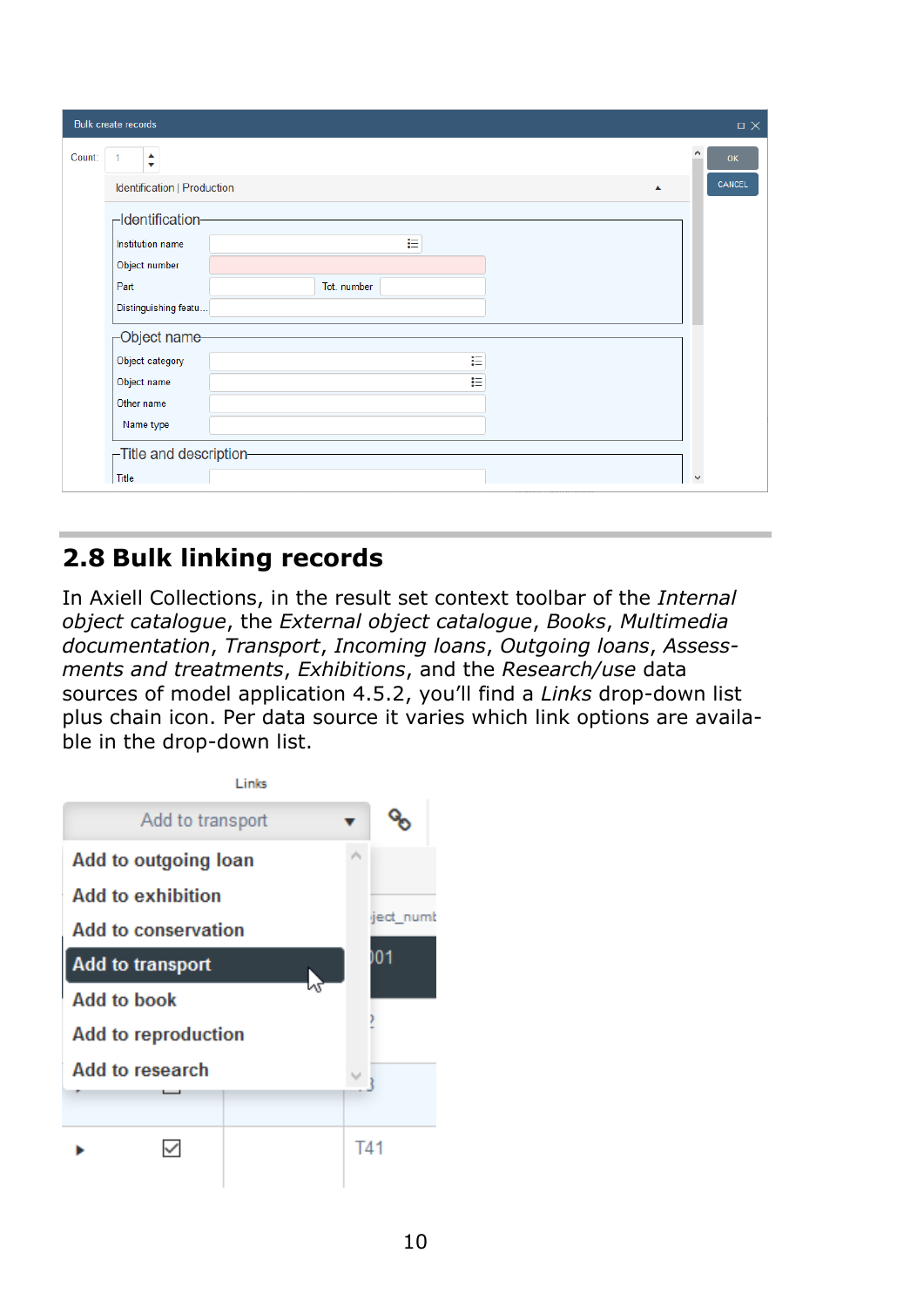The functionality allows the user to link one or more marked (source) records in the current result set to one or more existing (target) records, or a new target record, in another data source (so the links will be registered in the target records in the other data source). The user must simply mark the records he'd like to link, select the desired option from the drop-down list and click the chain icon. A *Search* dialog will open, allowing him to search for one or more target records to which the current record selection must be linked: the user must then mark the desired found records in the separate result set window and click *OK* or click the *Create* button to create a new target record to which the marked source records will be linked.

|         |            |                | Find data for the field 'current_location.name' |                                       |              |                      | $\circledcirc$ X |
|---------|------------|----------------|-------------------------------------------------|---------------------------------------|--------------|----------------------|------------------|
|         | View table | View hierarchy |                                                 |                                       |              | <b>SELECT</b>        |                  |
|         | Name       | Barcode        | Type                                            | Context                               |              | CANCEL               |                  |
|         | shelf A    | L001           | <b>LOCATION</b>                                 | Main building/Room A/Bay 1/Vertical A |              |                      |                  |
|         | Shelf A    | L012           | <b>LOCATION</b>                                 | Main building/Room A/Bay 1/Vertical B |              | <b>DETAILS</b>       |                  |
|         | Shelf A    | L017           | LOCATION                                        | Main building/Room A/Bay 2/Vertical A |              | Filter               |                  |
|         | Shelf A    | L019           | <b>LOCATION</b>                                 | Main building/Room A/Bay 2/Vertical B |              |                      |                  |
|         |            |                |                                                 |                                       |              | Show candidate terms |                  |
|         |            |                |                                                 |                                       |              | <b>Term creation</b> |                  |
|         |            |                |                                                 |                                       |              | <b>CREATE TERM</b>   |                  |
|         |            |                |                                                 |                                       |              | CREATE AND EDIT TERM |                  |
|         |            |                |                                                 |                                       |              |                      |                  |
|         |            |                |                                                 |                                       | $\checkmark$ |                      |                  |
|         |            |                |                                                 |                                       |              |                      |                  |
| Shelf A |            |                |                                                 |                                       |              |                      |                  |
|         |            |                |                                                 |                                       |              |                      |                  |

#### **2.9 A location context column in the link window**

The link screen (*lnk\_location.fmt*) for linked location fields (used for the *View table* tab in the *Find data for the field* window when looking up or validating an entered value in a location field in an object or location record or in the *Change locations* procedure), now contains a *Context* field column showing the upwards hierarchy of the found locations. This makes it easier to select the proper location when you have a lot of non-unique location names.

The improvement is visible in both Axiell Collections and Adlib for Windows.

#### **2.10 Original linked file names**

When you link an image file to a record, the selected image file will be copied from the original location to the local *\images* subfolder of your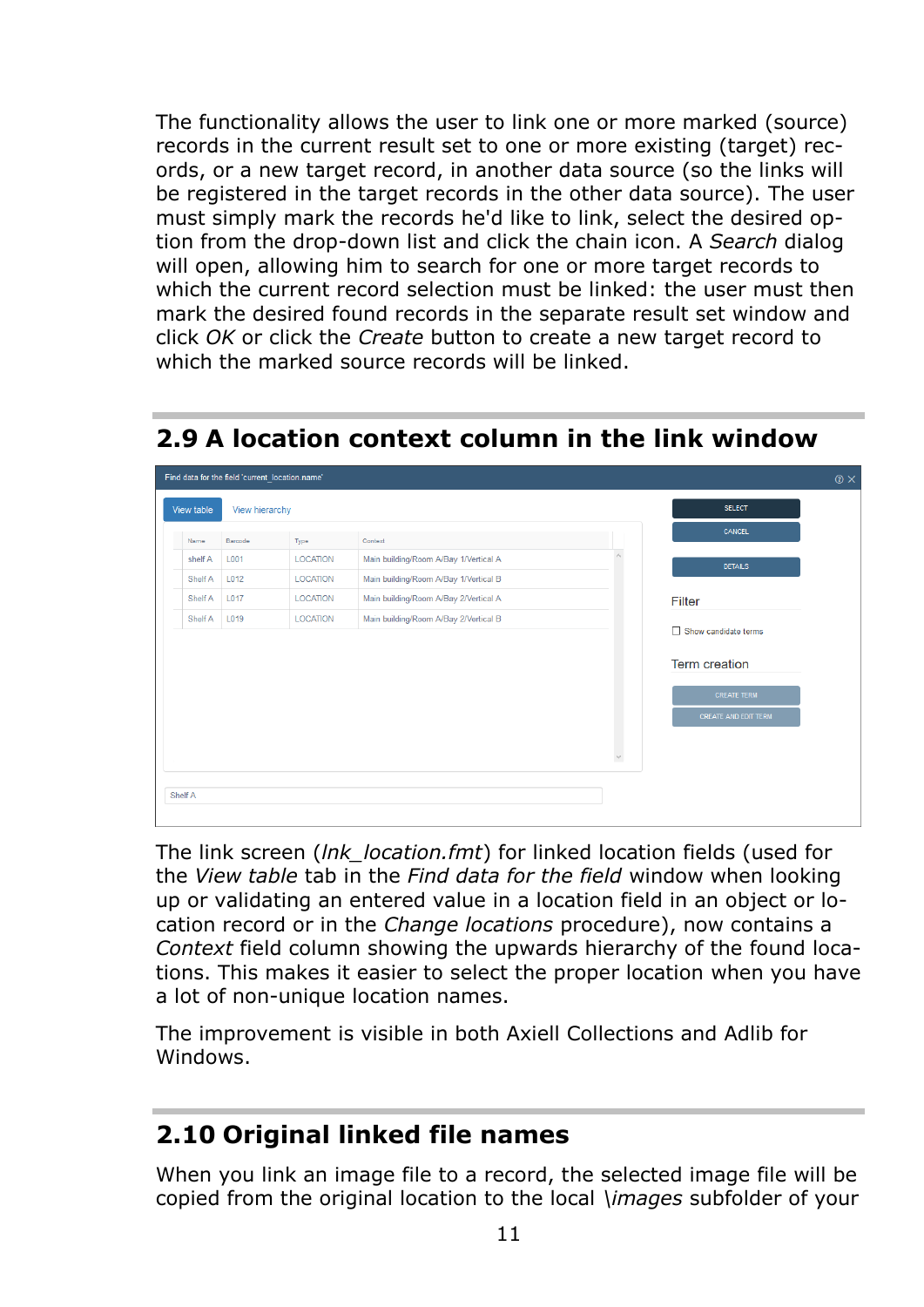Axiell Collections folder for this purpose and will then be assigned a new file name to prevent it from accidentally overwriting any earlier linked files with the same name. This new, unique file name will then automatically be registered in the media record.

However, this file name is not based on the original file name and maybe you would like to register this original file name in the media record too, because the name contains an indication of what the image portrays or because you'd like to be able to search on the file name. With model application 4.5.2, Axiell Collections will now automatically register the original file name in the media record too, whenever you link a new image file anywhere in the application. The original file name is also a read-only merged-in field with linked image fields in catalogue records.

| Reproductions          |                                          |      | ▴ |
|------------------------|------------------------------------------|------|---|
| $\Gamma$ Reproduction- |                                          |      |   |
| Reference              | e0a0febb-10ed-4476-8fd6-d1fc83cf1923.jpg |      | 소 |
| <b>Type</b>            | Format                                   | Date |   |
| <b>Notes</b>           |                                          |      |   |
| Original file name     | $1018a$ .jpg                             |      |   |

Files uploaded as digital references get a new file name too, so their original file name might be relevant too. Since digital reference fields are not linked fields, the original file name will be stored in a new read-only field in the relevant catalogue record, next to the digital reference itself.

| Digital references   Documentation              |                                                                  |                    |  |
|-------------------------------------------------|------------------------------------------------------------------|--------------------|--|
| $\Box$ Digital references<br><b>Description</b> | Reference<br>0d3f6051-6753-40fc-ac53-ec0d! & Adlib Ingest_EN.doc | Original file name |  |

#### **2.11 Pseudonyms**

Pseudonyms are a new internal link type in Axiell Collections and Adlib for Windows 7.5, implemented in model applications 4.5.2. In a relation of this type you can associate proper names (aka "main" names) with pseudonyms. This allows you to register e.g. the proper name of an author as well as his or her pseudonym(s) in the *Persons and institutions* data source and link these names to each other in a way that doesn't prefer one name over the other. This type of relationship is somewhere in between a preferred term relation and an equivalent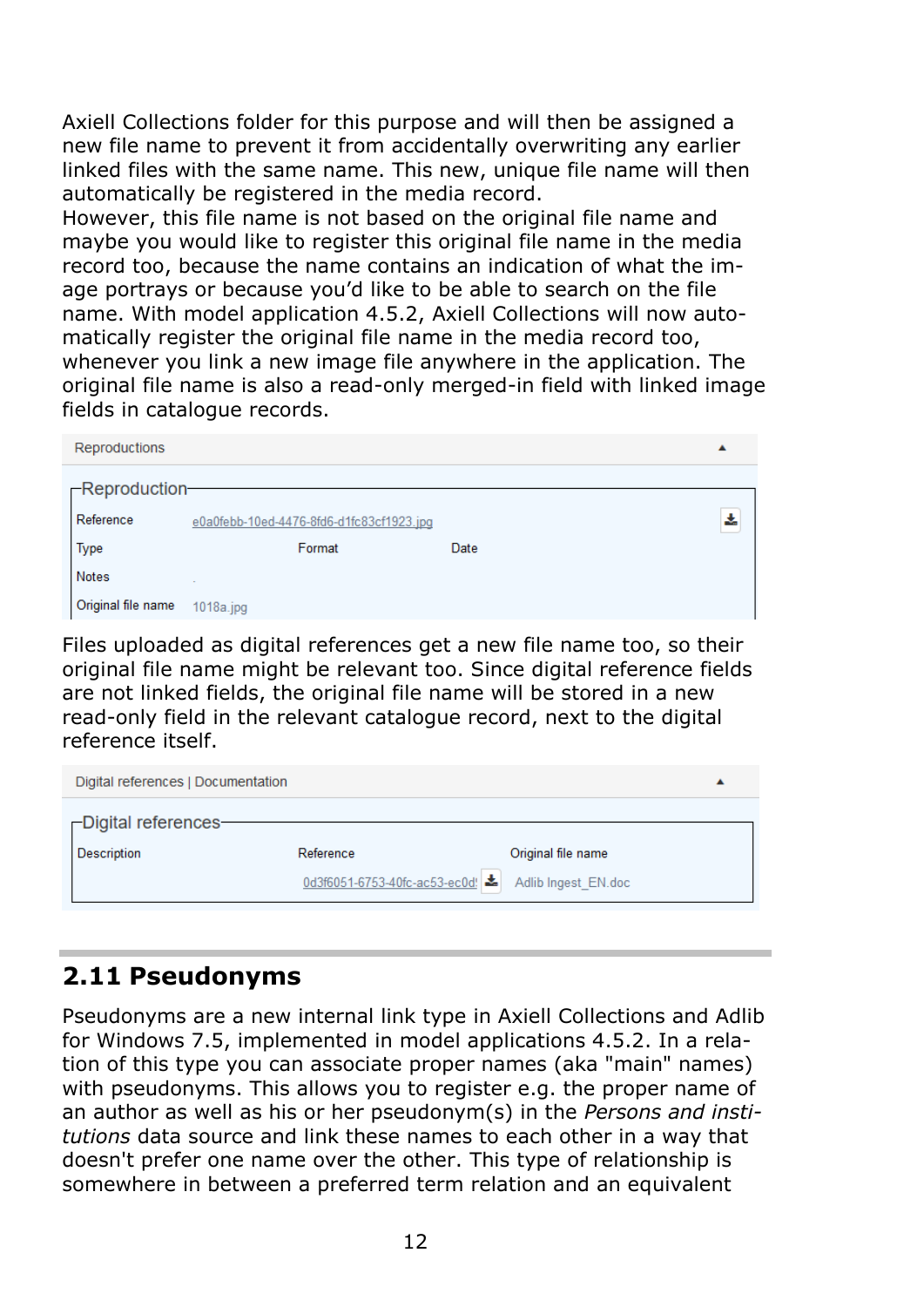relation, because between names in a pseudonym relationship a hierarchy does exist but no non-preferred term substitution will ever take place. An equivalent relation has no hierarchy.

When you create a pseudonym relation, a reciprocal record will automatically created, just like with preferred term relations. Here,

*Pseudonym* is a repeated field, while *Pseudonym for* is not repeatable and you cannot fill in both fields.

| <b>Identification</b>     |                                    |
|---------------------------|------------------------------------|
| -Authorised form of name- |                                    |
| Name                      | Hoofdakker, Rutger Hendrik van den |
| Name type                 | author                             |
| Reference number          |                                    |
| Name note                 |                                    |
| Other forms of name-      |                                    |
| Use                       |                                    |
| Used for                  |                                    |
| Pseudonym for             |                                    |
| Pseudonym                 | Kopland, Rutger                    |
| Equivalent                |                                    |

The *Standard* and *Advanced* search in Axiell Collections allow the use of a new pseudonym operator when you search *Persons and institutions* or when you search a field in another data source, linking to *Persons and institutions*. When you are searching using pseudonym, you search on the proper name and all its pseudonyms as specified in the *Pseudonym* entry field (in *Persons and institutions*), provided these names have the same domain (name type) as the linked field you are searching. It doesn't matter if the name you enter is a proper name or pseudonym and it also doesn't matter if the search key actually does appear in records for the search to succeed on the other names in the pseudonym relation. For example:

author.name pseudonym "Kopland, Rutger"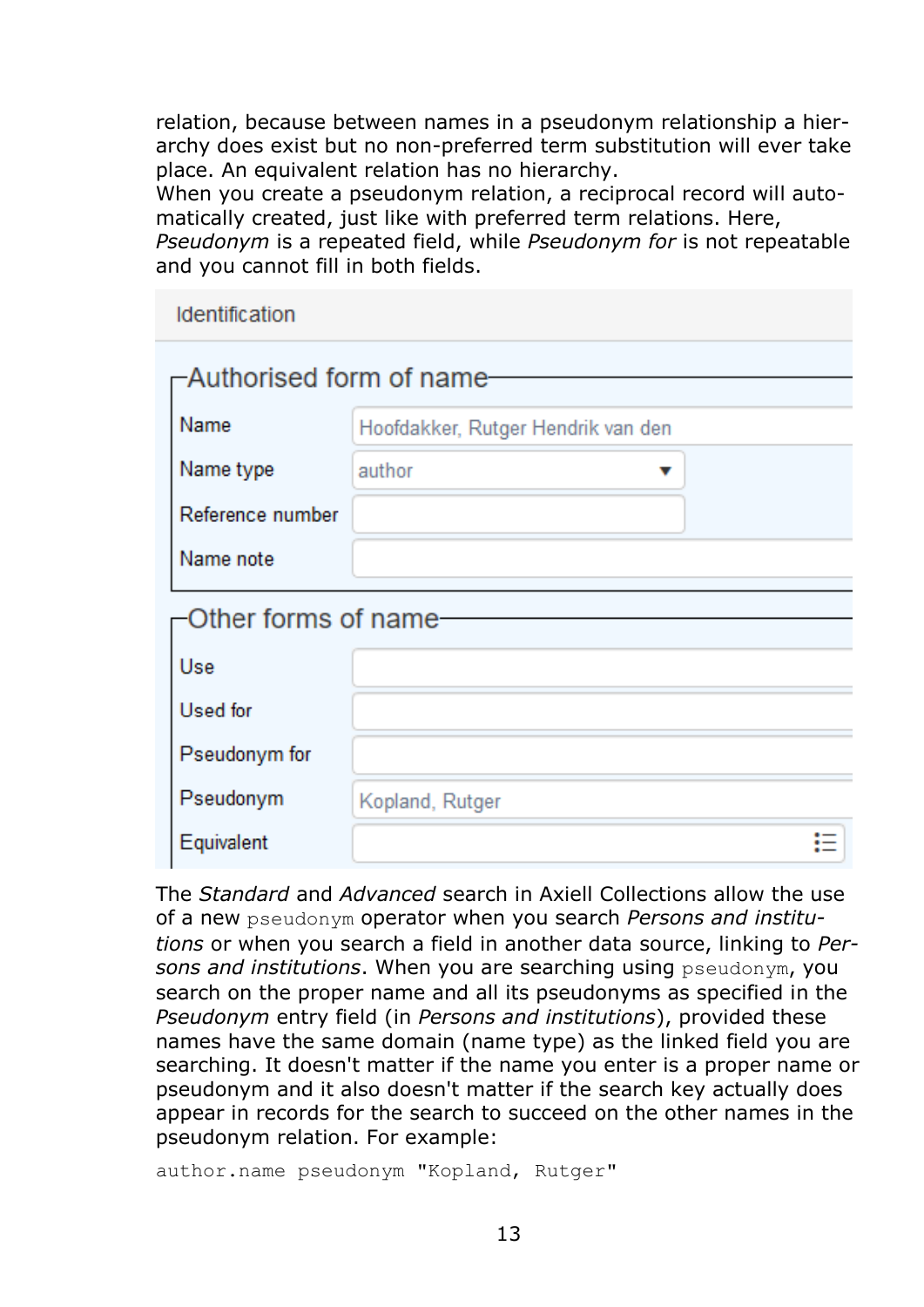In this example all records would be retrieved in which the author name is either the search key itself or the proper name or any pseudonym of the search key.

In Adlib for Windows on the other hand, this is implemented in a more limited way: mark the *Use relations* checkbox before a search to expand your search on a name to its pseudonyms (the other way around isn't implemented and the pseudonym operator isn't available).

When you've actually registered pseudonyms in *Persons and institutions* records and you try to validate field data linking to *Persons and institutions*, you may encounter the following icons in the first column of the list on the *View table* tab of the *Find data for the field* window:

#### ★ ☆

A grey star indicates a proper name while an open star indicates a pseudonym. Pseudonyms can be registered in linked fields just like proper names: there won't be any automatic substitution of names.

#### **2.12 The** *Related records* **view**

The *[Related records](http://documentation.axiell.com/alm/collections/en/index.html?ac_viewstherelatedrecordsview.html)* view in Axiell Collections provides an alternate overview of all linked records in one or more linked fields, grouped per linked data source, while in the linked data source it provides an overview of all records in that data source linking to the current record.



The *Related records* view is only visible in a data source if at least one (single-sided or reversely) linked field from or to the underlying database has been set up for this view. After configuration, the actually displayed relationship is only valid for the specifically set up linked field.

For model application 4.5.2, many linked fields have been set up for this view.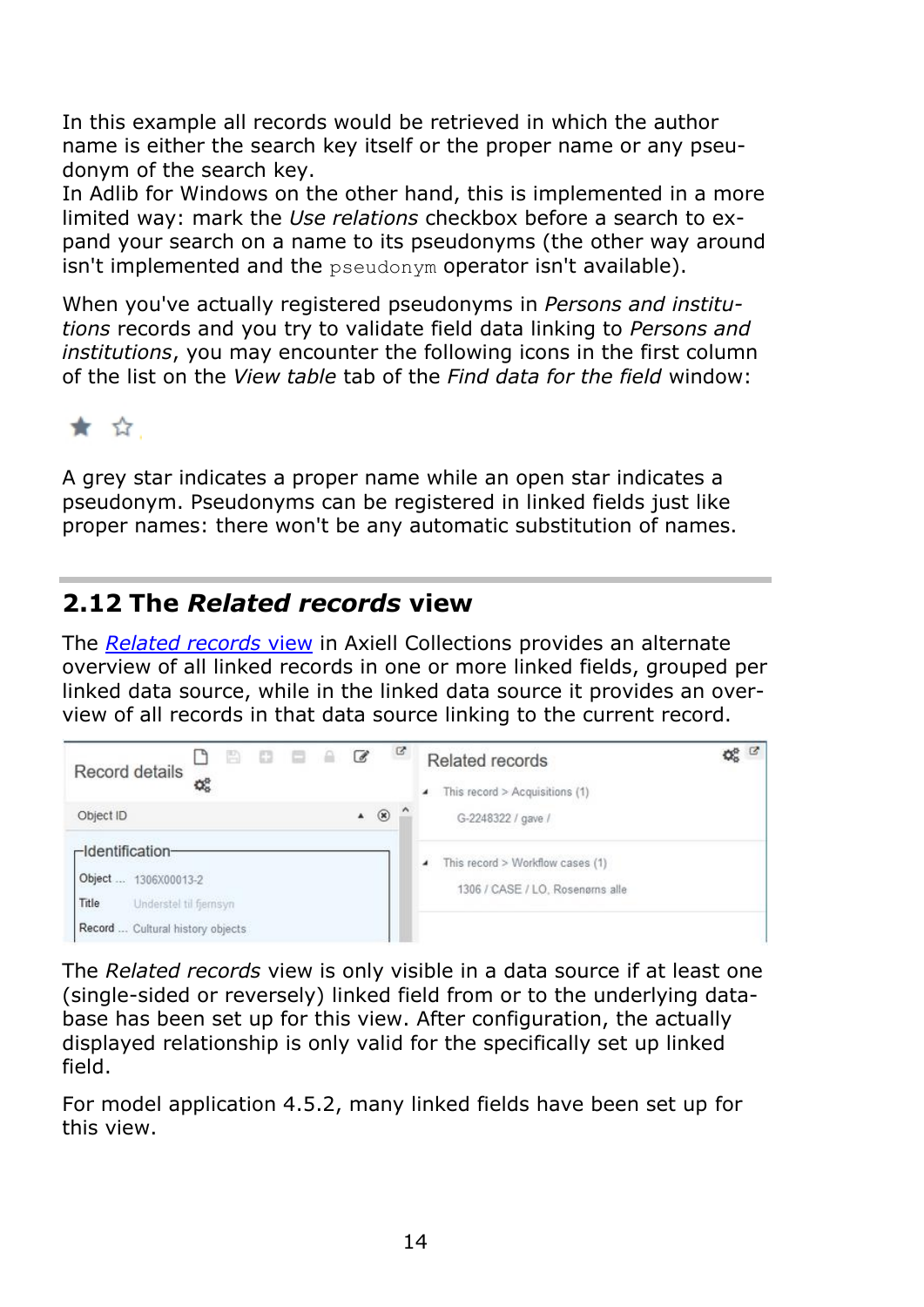#### **2.13 Inherited fields in Archive data sources**

The fields *access\_category.notes* (tag F2, the *Conditions governing access* entry field on the *Condition of access and use (ISAD)* screen) and *rights.notes* (tag RO, the *Conditions governing reproduction* entry field on the *Condition of access and use (ISAD)* screen) have been added as [inheritable fields](http://documentation.axiell.com/alm/en/ds_releasenotes7_3.html#inheritablefields) to the two archive data sources of model applications 4.5.2. For both Axiell Collections and Adlib for Windows, this means that data from these fields from the first record higher in the hierarchy in which this field has actually been filled in will be displayed automatically in the same field in the current record (if it is still empty), allowing the user to copy that data easily if desired.

Conditions of access and use (ISAD)

| $\sqsubset$ Conditions governing access-    |
|---------------------------------------------|
|                                             |
| Period closed<br>Closed                     |
| $\Gamma$ Conditions governing reproduction— |
| These are inheritable/inherited conditions  |

Data inherited from a record higher up in the hierarchy will initially be displayed greyed out in the current record, if the field was still empty. Even though the copied content is displayed in the record, it is not yet part of the current record. To save the copied contents, put the record in edit mode and simply double-click the relevant field or put the cursor in the field and start typing new text and/or delete copied text to fully activate the field contents (the text colour changes to normal). Now saving the record includes the activated field contents: a quick way to (partially) copy data from other records! Remember that typing new text in such fields is possible as well, so you're not stuck with the copied text.

If you don't want to duplicate data from the higher records at all, you'll probably never activate the data and will just enjoy the fact that data from parent records is conveniently visible in the edited record. Do observe that inherited data may come from different elders: one field might display data from the direct parent record, while for another field the direct parent doesn't have any information while its grandparent does.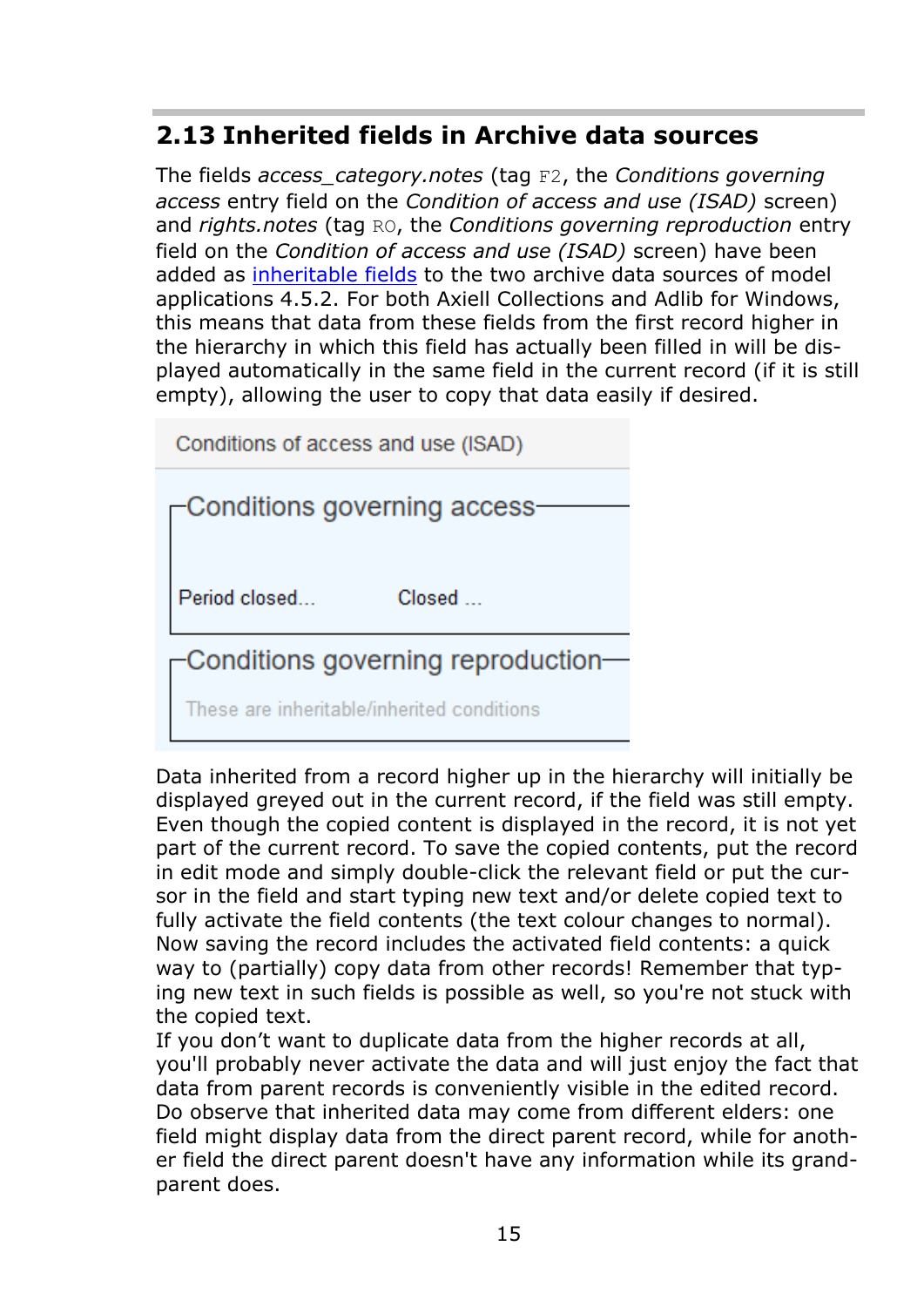#### **2.14 EAD export format changes**

The EAD export format, as used in the *Archive (catalogue)* data source, has been changed somewhat, plus it now functions in combination with an adapl that is executed for every exported record, just before record data is transformed to the EAD format by the XSLT stylesheet. The adapl retrieves some extra data from linked records, which will then end up in the EAD export result. The changes are the following:

- The header <eadid> is now filled with the *Reference code* (tag IN) of the fonds level record and the identifier attribute of that node now contains a placeholder.
- The header <titleproper> is now filled with the fonds level title, instead of remaining empty; the empty date node inside it has been removed.
- The header creation  $\langle \text{date} \rangle$  is now filled with the export date.
- For the archdesc <unitid> element, the repositorycode attribute is now filled with the institution code, while the identifier attribute is now filled with the reference code of the processed record.
- The archdesc  $\langle$ unitdate> element now has a normal attribute which is filled with the normalized date range, using production.date.start and production.date.end, separated by a forward slash.
- The *Term code* of the inscription language term record in the thesaurus will be used as the langcode attribute for the langmaterial <language> node. So for the *English* thesaurus record for example, the *Term code* field should contain the value eng.
- Geographical (place) names from the *content.subject* field will now be complemented with their broader term (a country name for example) from the thesaurus record. So the EAD geogname <emph> tag will now contain strings like *Amsterdam, Netherlands* if *Netherlands* is the broader term of the geographical name *Amsterdam*.